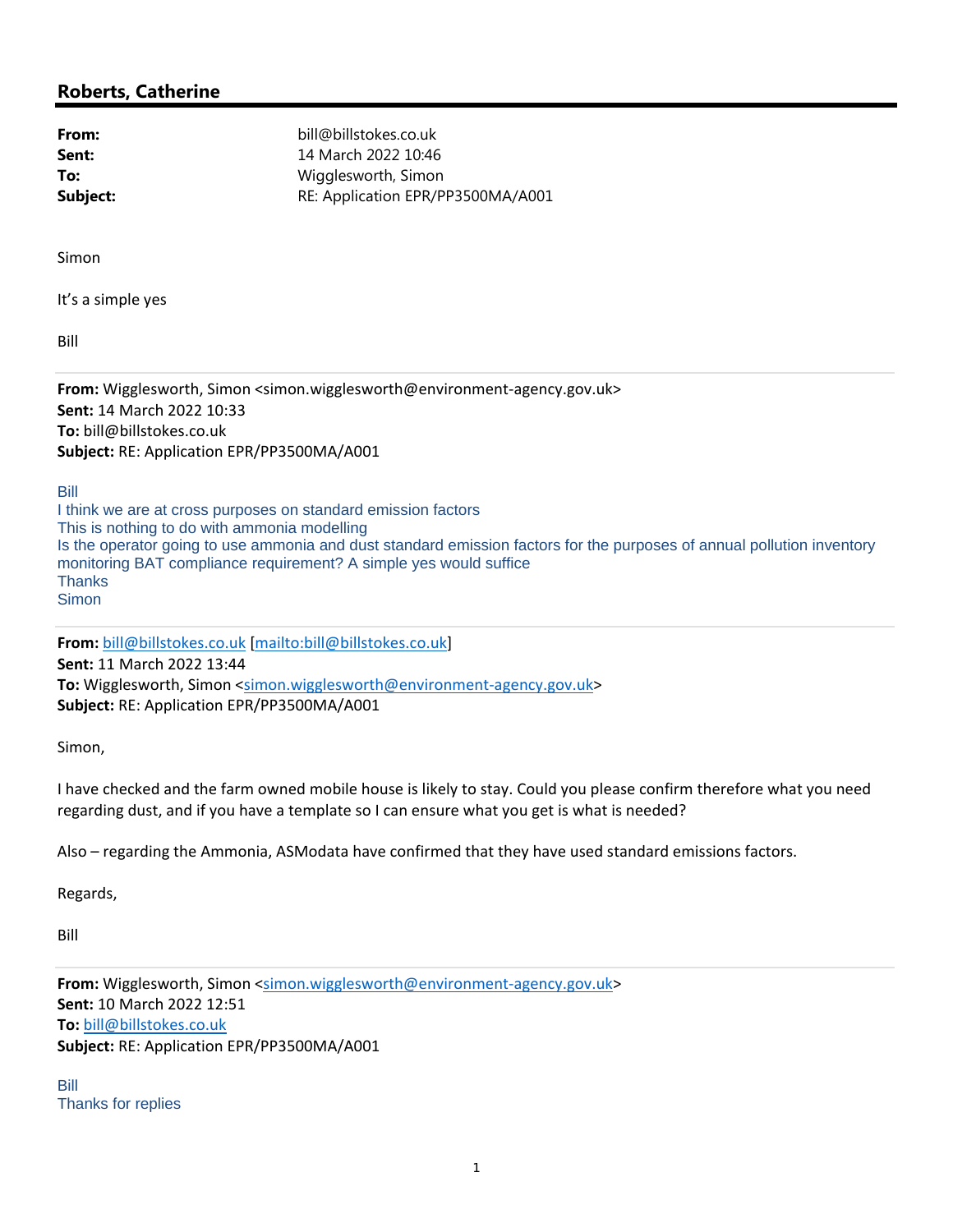Most points covered except dust management plan– I need to check as PM10 linked to dust has 24 hour mean as well as annual air quality standards , whether the farm owned of mobile house is likely to stay there close to /or above 24 hour period at any time. If the answer is yes then a dust management plan is needed.

Please confirm also that standard Environment Agency ammonia and dust emission factors will be used by the Operator annually to report dust and ammonia monitoring requirement under 2017 BAT conclusions requirements ( not linked to habitat assessment)

**Thanks** Simon Wigglesworth.

**From:** bill@billstokes.co.uk [mailto:bill@billstokes.co.uk] **Sent:** 10 March 2022 09:07 To: Wigglesworth, Simon <simon.wigglesworth@environment-agency.gov.uk> **Subject:** RE: Application EPR/PP3500MA/A001

Simon,

Responses in green below.

Hopefully I have picked up everything – if you could confirm re the dust management plan.

If you have any other questions – please do not hesitate to ask.

Regards,

Bill

From: Wigglesworth, Simon <simon.wigglesworth@environment-agency.gov.uk> **Sent:** 24 February 2022 10:16 **To:** bill@billstokes.co.uk **Subject:** Application EPR/PP3500MA/A001

Bill

Good morning I have reviewed the application and have some initial questions to allow me to duly make the application

Please can you provide answers to the following:

1. Poultry numbers

The pre-application and ammonia modelling for this application clearly state 43000 pullets as basis for application However in the Non-Tech Summary there is mention of 39000 pullets and 4500 cockerels Please confirm what are accurate numbers and confirm modelling for proposal is accurate or redo accordingly The correct numbers are 39000 female and 4500 males (all below the age of 20 weeks and reared for breeding. A revised ammonia report is included with the corrected numbers.

For your advice I have checked for cockerels the following apply depending on usage of bird:

If they are being reared for meat – probably best to treat them as a broiler

- **Breeders Parent stock (males** and females) kept to lay eggs for hatching. (layer emission factor)
- Broilers Chickens reared for meat production. (broiler emission factor)
- Broiler breeders Parent stock (males and females) kept to lay eggs for broilers production. (layer emission factor)
- When reared for breeding, young female and male chickens are defined as pullets until 20 weeks of age. (pullet emission factor)